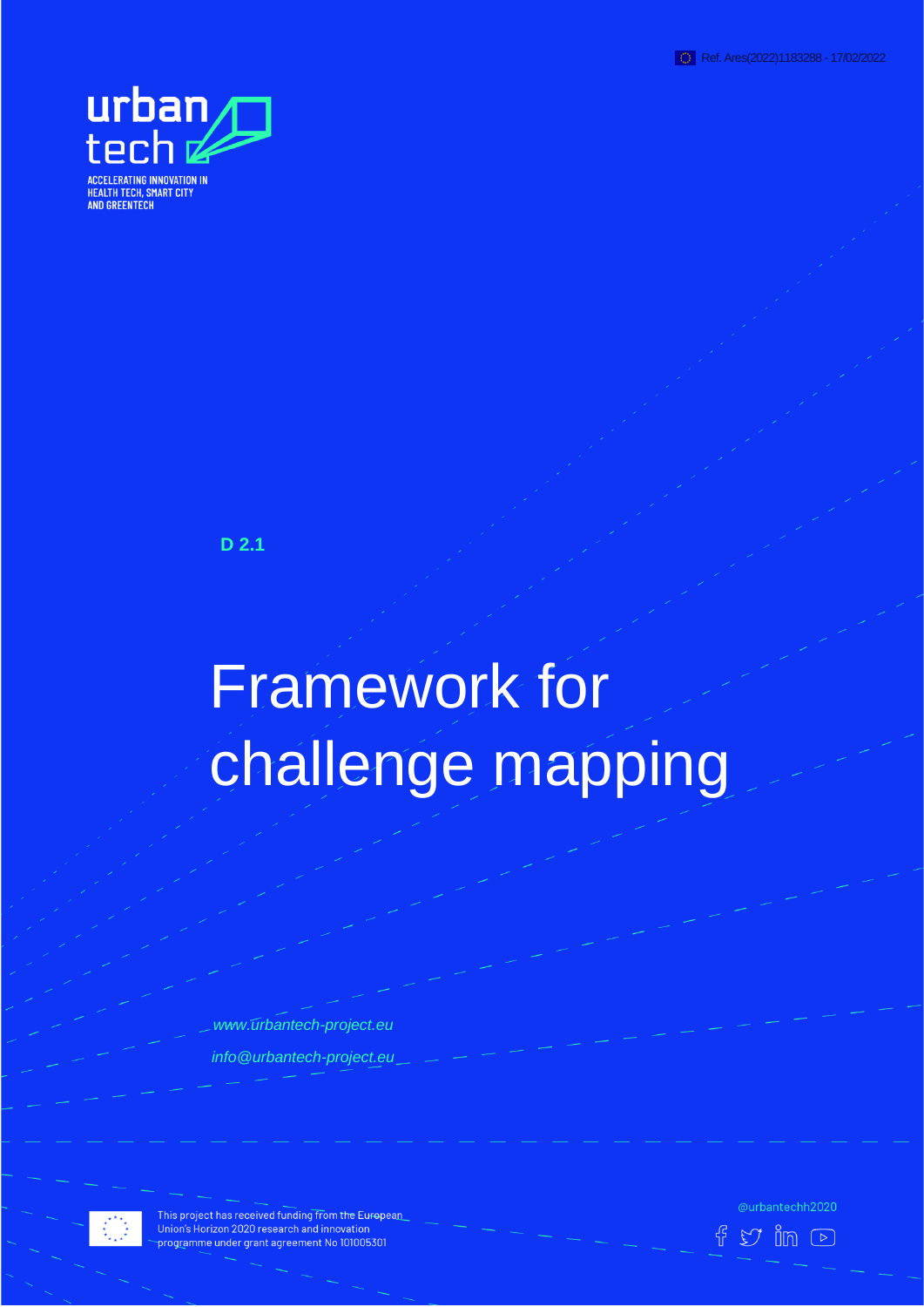

Accelerating innovation in Health tech, Smart city and Greentech www.urbantech-project.eu | info@urbantech-project.eu

**Deliverable 2.1**

## **Framework for challenge mapping**

Webpage + Document 31st January 2021

#### **DELIVERABLE TYPE MONTH AND DATE OF DELIVERY**

#### **WORK PACKAGE LEADER**

WP 2.1 Turku Science Park Ltd.

#### **DISSEMINATION LEVEL AUTHORS**

Public **No. 2018** Sofia Pihlava, Marko Puhtila & Sami Uusitalo

**Programme Contract Number Duration Contract Number Duration Start** H2020 101005301 36 Months September 2021

This project has received funding from the European Union's Horizon 2020 research and innovation programme under grant agreement No 101005301

2 of 11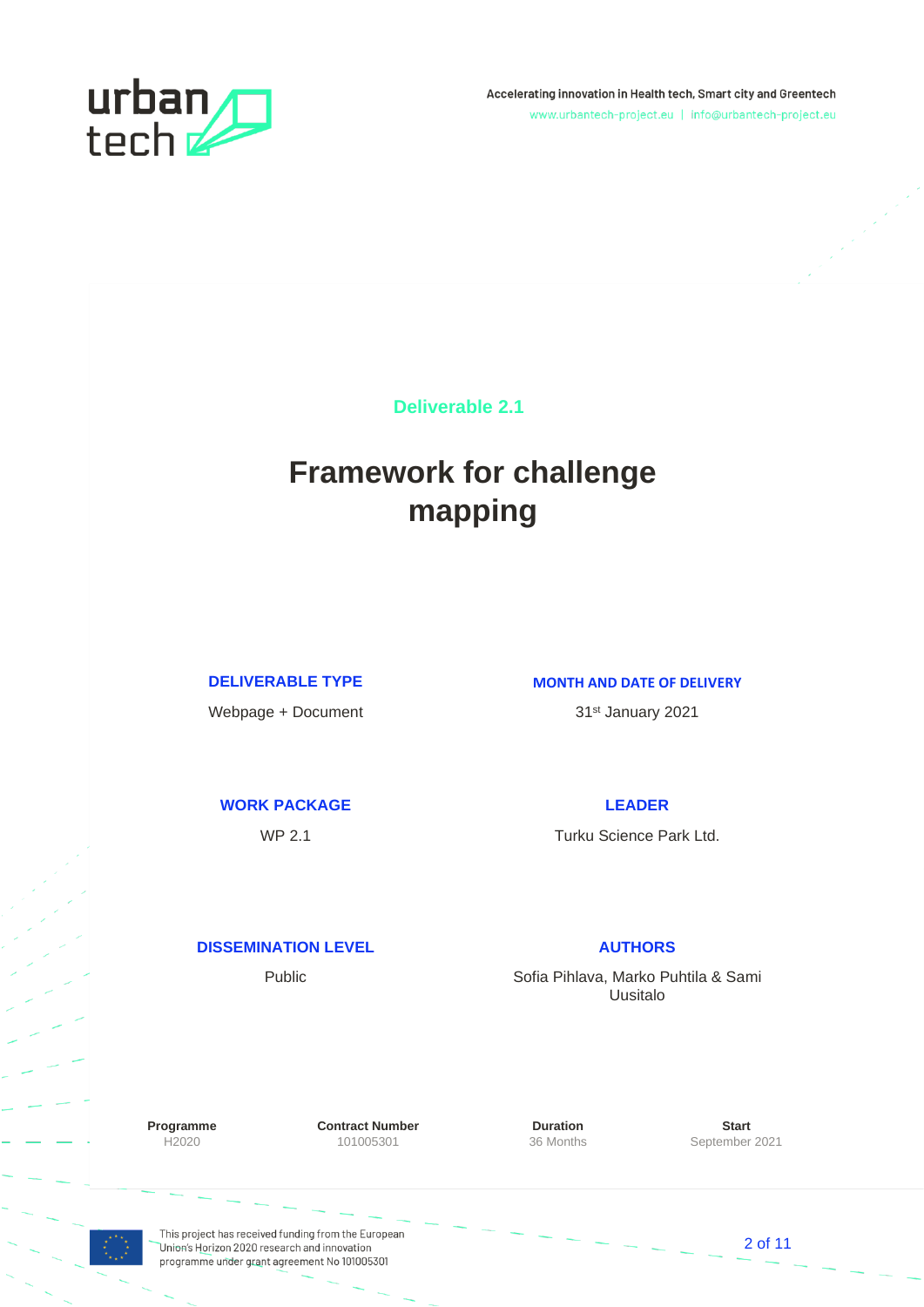

## **Contributors**

| <b>NAME</b>     | <b>ORGANISATION</b>     |
|-----------------|-------------------------|
| Sofia Pihlava   | Turku Science Park Ltd. |
| I Marko Puhtila | Turku Science Park Ltd. |
| l Sami Uusitalo | Turku Science Park Ltd. |

#### **Peer Reviews**

| <b>NAME</b>      | <b>ORGANISATION</b> |
|------------------|---------------------|
| Christiane Egger | ESV                 |
| Pietro Rigonat   | LOBA                |
| Reesi Lepa       | Civitta             |

### **Revision History**

| <b>VERSION</b> | <b>DATE</b> | <b>REVIEWER</b>     | <b>MODIFICATIONS</b> |
|----------------|-------------|---------------------|----------------------|
| 12             | 21/01/2022  | <b>Kerstin Goos</b> | Corrections          |
| 1.3            | 25/01/2022  | Anna Zielinska      | Headlines            |

*The information and views set out in this report are those of the author(s) and do not necessarily reflect the official opinion of the European Union. Neither the European Union institutions and bodies nor any person acting on their behalf.*

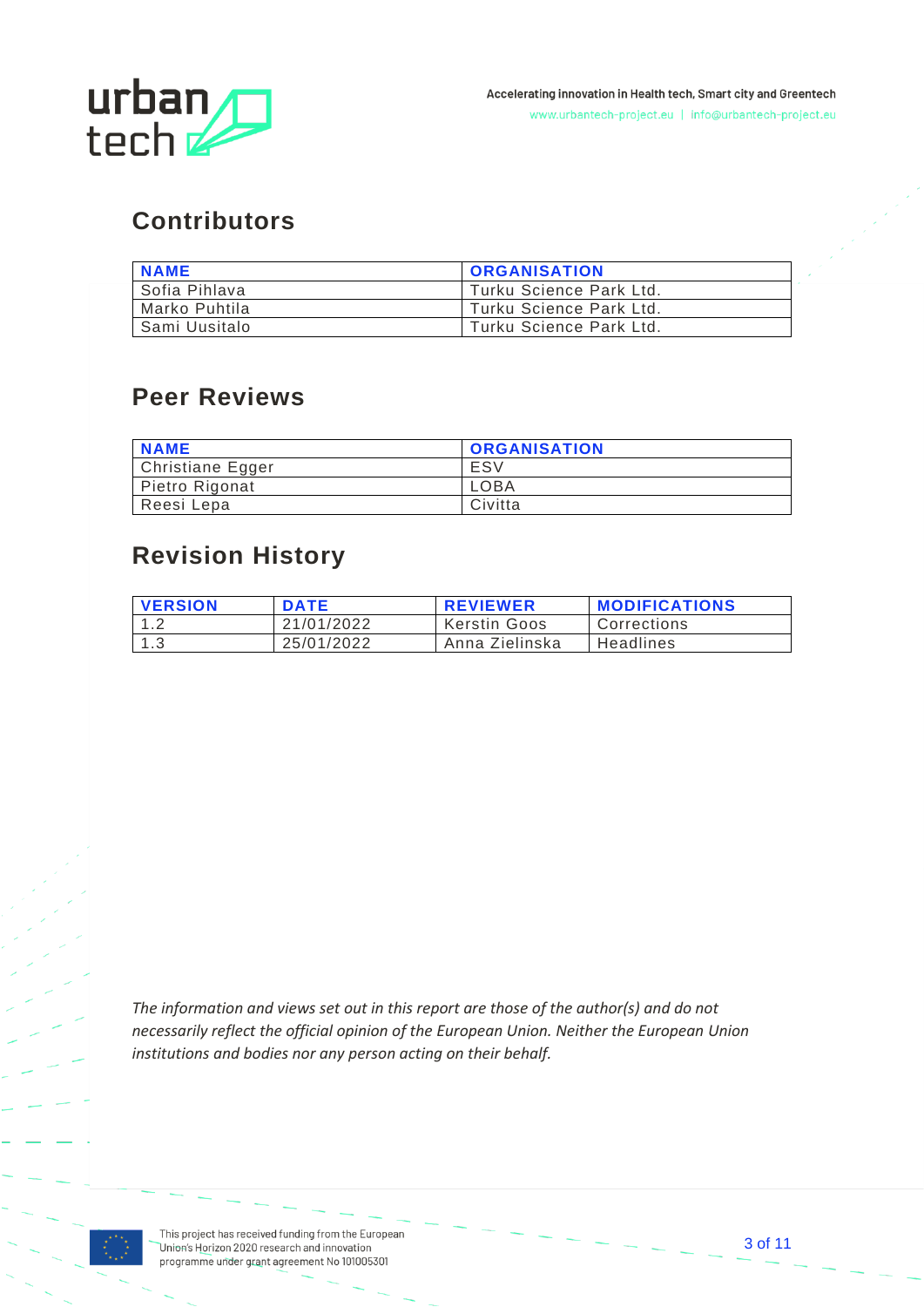

#### **Index of Contents**

|    | 1.1 |  |
|----|-----|--|
|    | 1.2 |  |
|    | 1.3 |  |
| 2. |     |  |
|    |     |  |
|    |     |  |
|    |     |  |
| 3. |     |  |
|    |     |  |
|    |     |  |
|    |     |  |
|    |     |  |
| 4. |     |  |
|    |     |  |
| 5. |     |  |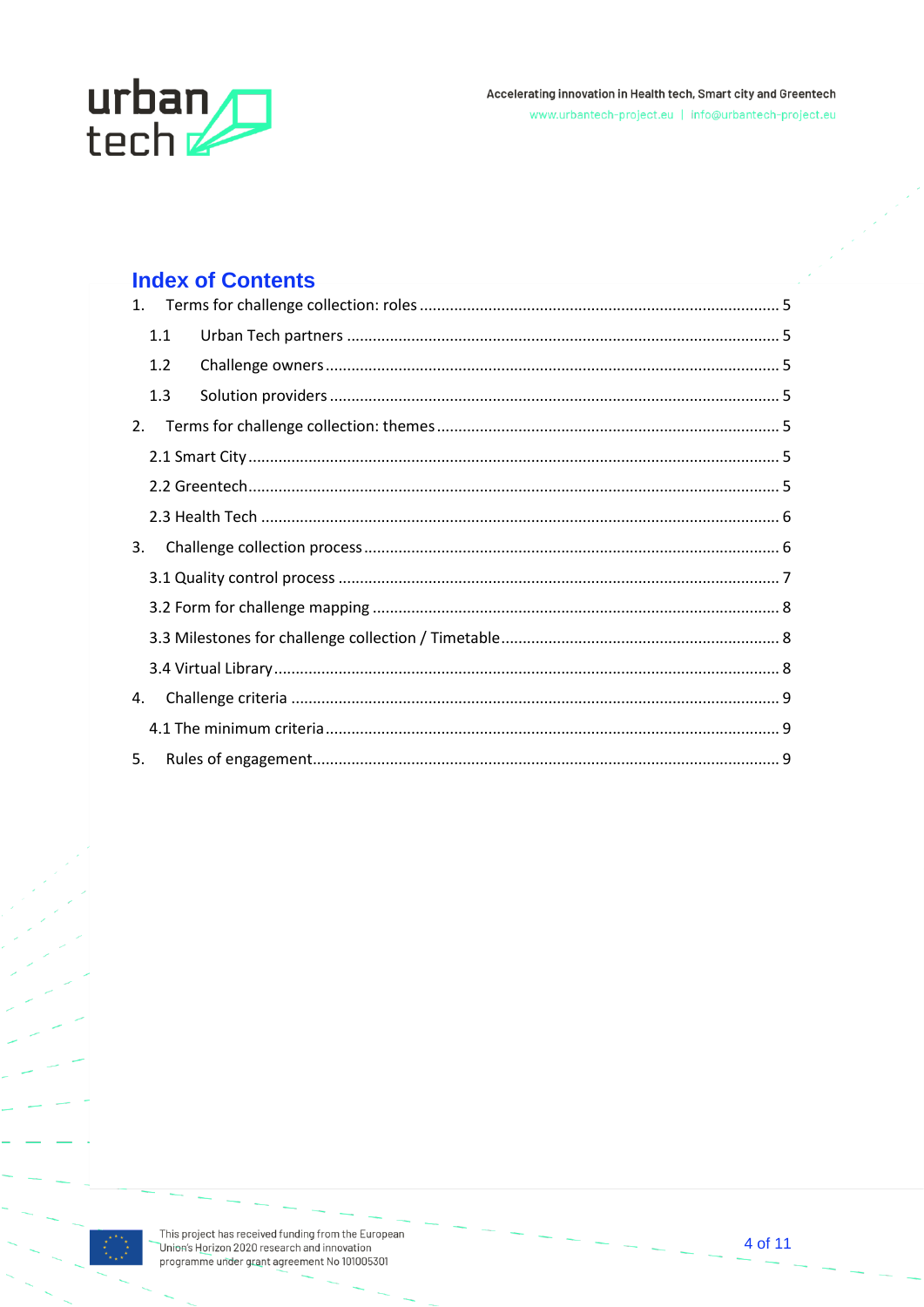

## **Framework for challenge mapping**

Framework for challenge mapping has been composed in co-operation with WP2 contributors (ESV, TScP and LOBA). Framework was initially outlined by all Urban Tech partners during virtual workshop for challenge mapping on November 5<sup>th</sup>. This document defines the guidelines for Urban Tech challenge mapping and summarises all discussions regarding the process. The aim of this framework is to provide clear guidelines for challenge collection in order to receive good quality challenges to ensure successful execution of the following work packages.

#### <span id="page-4-0"></span>**1. Terms for challenge collection: roles**

#### <span id="page-4-1"></span>**1.1 Urban Tech partners**

Urban Tech partners are the nine technology parks / clusters involved in the project. Their task in challenge collection phase is to collect a minimum of 300 challenges (30+ by each organisation) and fill in the mapping document regarding each of them. They are also responsible for updating the challenge owners regarding the progress of the project. Urban Tech partners are also responsible for providing experts from their own organization for the quality control of the challenges.

#### <span id="page-4-2"></span>**1.2 Challenge owners**

Challenge owners include the companies, public bodies, and institutions raising the challenges to be solved. They are looking for a solution related to Smart City, Greentech or Health Tech. They are expected to commit to the whole Urban Tech process.

#### <span id="page-4-3"></span>**1.3 Solution providers**

Solution providers include SMEs and startups. They will provide solutions via Open Calls for the challenges set by the challenge owners. The most promising ones are selected for participating in Urban Tech activities.

#### <span id="page-4-4"></span>**2. Terms for challenge collection: themes**

#### <span id="page-4-5"></span>**2.1 Smart City**

Smart City is a framework, predominantly composed of Information and Communication Technologies (ICT), to develop, deploy, and promote sustainable development practices to address growing urbanization challenges.

#### <span id="page-4-6"></span>**2.2 Greentech**

Greentech refers to a type of technology that is considered environmentally friendly based on its production process or its supply chain. Greentech–which is an abbreviation of "green technology"–can also refer to clean energy production; clean energy production is the use of alternative fuels and technologies that are less harmful to the environment than fossil fuels.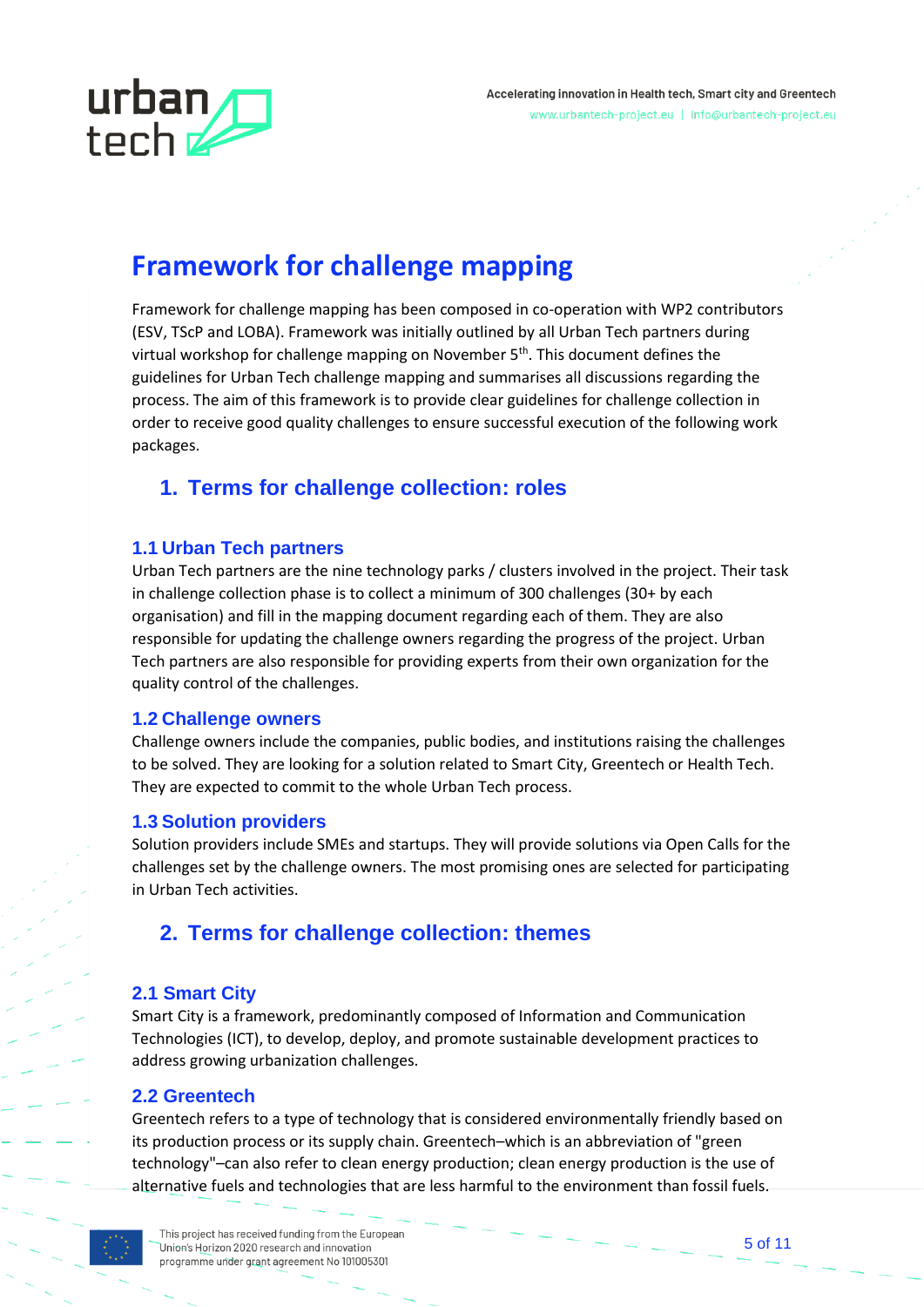# urban tech<sub>z</sub>

The goal of Greentech is to protect the environment, repair damage done to the environment in the past, conserve natural resources and preserve the Earth's natural resources.

#### <span id="page-5-0"></span>**2.3 Health Tech**

Health Tech includes any technology-enabled healthcare products and services that are primarily delivered and/or consumed outside of the hospital or physician's office—one notable exception being hospital and practice management software. The vertical includes companies that provide mobility and other information technologies to improve healthcare delivery while decreasing costs. It also uses technology and services to optimize patient-centric healthcare through things like cloud computing, internet services and social mobility.

#### <span id="page-5-1"></span>**3. Challenge collection process**

Challenges are collected by Urban Tech project partners. Before contacting the potential challenge owners, project partners must familiarise themselves with all the materials regarding the collection process (the challenge mapping form, rules of engagement, "sales pitch" or "elevator pitch" for presenting the Urban Tech project and other marketing materials).

Partners are also instructed to make a list of potential challenge owner organisations to contact them. It is also possible to organise challenge mapping workshops (virtual or on-site) in order to reach wider audience in one go. Spreading word on Urban Tech challenge via clusters and marketing channels is also important. Other networks (such as Enterprise Europe Network "EEN") will be contacted. Other EU countries should be addressed as well, not just the ones present in the project consortium.

Once a challenge owner has identified a suitable challenge, the responsible project partner fills the form for challenge mapping together with the challenge owner. Next, the form is reviewed by the project partners' internal experts to ensure the quality of the challenges. If complementary information is needed, the responsible project partner will gather it. After submitting the challenge, project partners are responsible to communicate towards the challenge owners (which steps are happening next and timetable etc.).

Challenge collection process is presented in the graph below:

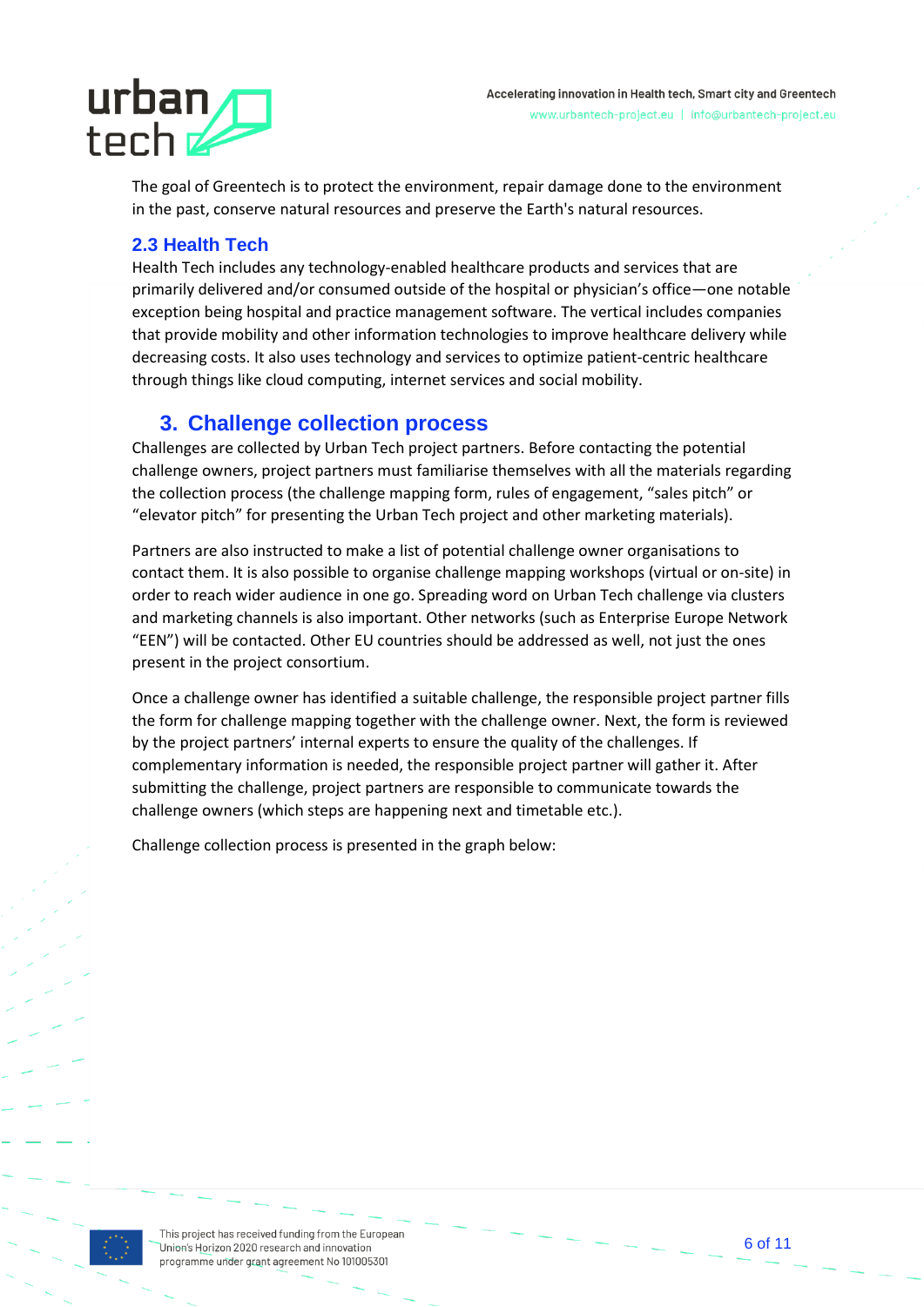#### Accelerating innovation in Health tech, Smart city and Greentech

urban<br>tech

www.urbantech-project.eu | info@urbantech-project.eu



*Figure 1: Challenge collection process*

#### <span id="page-6-0"></span>**3.1 Quality control process**

The quality control process of the challenges ensures the quality of the challenges before publishing them in the Virtual Library. To receive good quality responses to the challenges sufficient amount of information of the challenges is needed. -> To ensure high quality solutions, the challenge description has to be sufficient, clear, yet concise. To achieve this, once a challenge is filled in the form for challenge mapping, basic check for the challenges is conducted by the WP2 team (TSCP, ESV, LOBA). After this stage the challenges are sent for the expert check. Experts are nominated by the project partners representing the fields of Smart City, Greentech and Health Tech and will receive challenges from their own field of expertise by email. After they have reviewed the challenge, it is either accepted or sent back to the responsible project partner to be revised with additional information. New check is done after this stage and the challenge gets accepted once the additional information is deemed sufficient.

The quality control process is presented in more detail below:

This project has received funding from the European Union's Horizon 2020 research and innovation programme under grant agreement No 101005301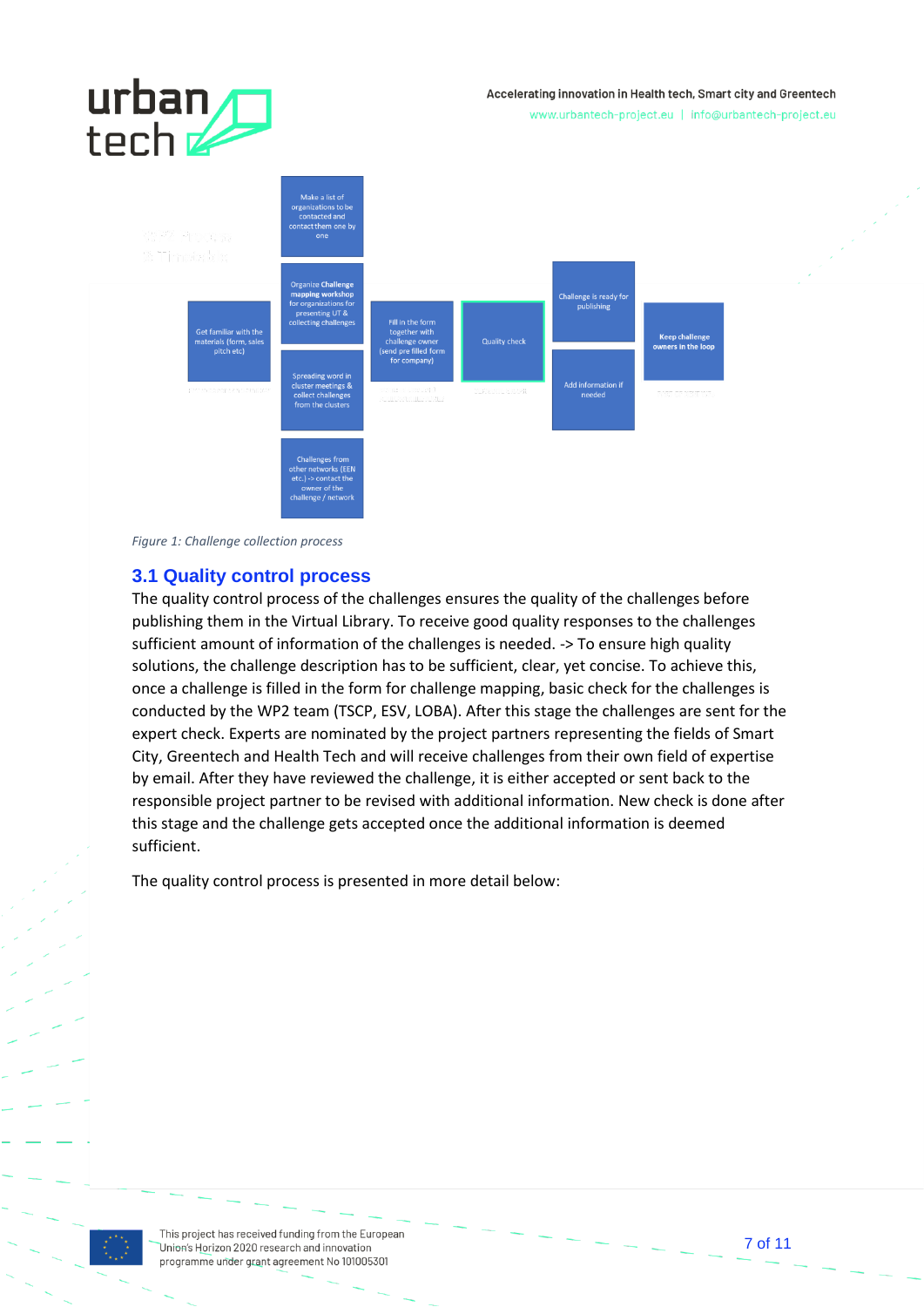# urban tech **z**

#### Accelerating innovation in Health tech, Smart city and Greentech

www.urbantech-project.eu | info@urbantech-project.eu

#### **Challenge is** accepted Challenge **Basic check Expert check** filled to the Project New check by WP2 team form partner will after Challenge is contact the additional accepted **Challenges** challenge information sent by email owner bebba zi **Additional** infomation added by partner

*Figure 2: Quality control process for challenge collection*

#### <span id="page-7-0"></span>**3.2 Form for challenge mapping**

The form for challenge mapping is an online document created to collect the challenges. Simultaneously, it works as a guideline for the challenge mapping as every step is provided with additional information to describe what should be written and where. The forms are filled by the Urban Tech project partners.

The form can be found via this link: [https://ec.europa.eu/eusurvey/runner/URBAN\\_TECH\\_Challenges#page0](https://ec.europa.eu/eusurvey/runner/URBAN_TECH_Challenges#page0)

The information collected forms a database for the Virtual Library. Challenges are clustered into the library by themes.

#### <span id="page-7-1"></span>**3.3 Milestones for challenge collection / Timetable**

Challenges are collected by Urban Tech partners. Here are the milestones for challenge collection:

By the 3<sup>rd</sup> of December: Challenges 1-5 submitted by each partner using the online form (Step 1)

By the 17<sup>th</sup> of December: Challenges 6-10 submitted by each partner (Step 2)

By the 14<sup>th</sup> of January: Challenges 11-20 submitted by each partner (Step 3)

By the 28<sup>th</sup> of January: Challenges 21-30 submitted by each partner (Step 4)

If these milestones are not met, challenge collection period must be extended.

#### <span id="page-7-2"></span>**3.4 Virtual Library**

All the collected challenges will be presented in an online Virtual Library. There the challenges are presented publicly. Also, the challenges will be grouped according to themes and key words. In the next stage (Work Package 3), Urban Tech project will search for solutions to the challenges via an Open Call that will be open to all European startups and SMEs.

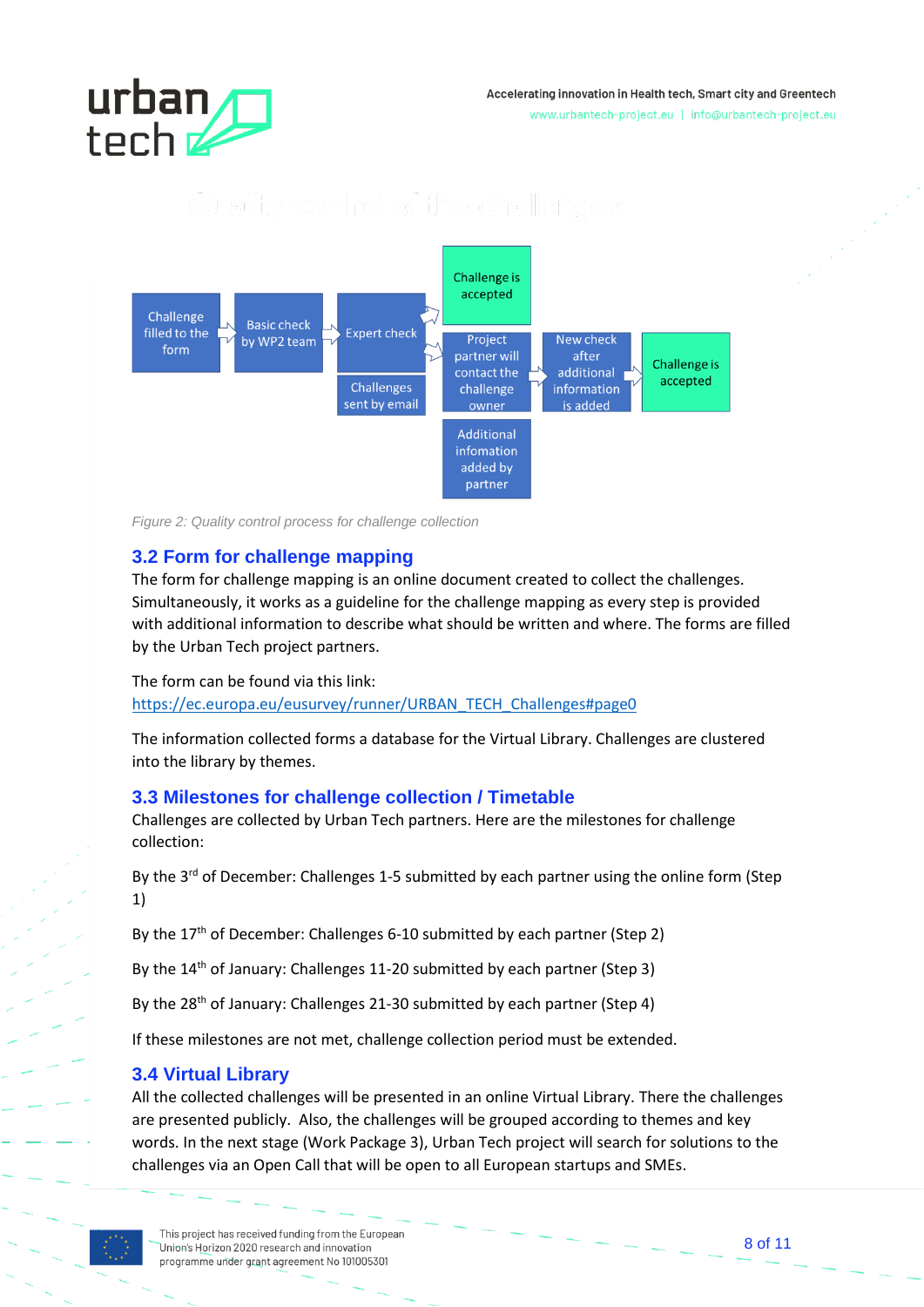# urban  $t$ ech  $z$

#### **4. Challenge criteria**

<span id="page-8-0"></span>To be accepted as a challenge the following minimum criteria must be fulfilled.

#### <span id="page-8-1"></span>**4.1 The minimum criteria**

The minimum criteria for the challenges according to the project plan is:

•accelerate the competitive success of European SMEs in Health Tech, Smart City and Greentech

•potential to support SMEs and start-ups in scaling their solutions and products globally.

•potential to result in a new (or significantly improved) product and service with higher value (e.g. higher quality, increased access, ecoinnovative, resource efficient and internationally scalable) within shorter term (?)

•a committed problem owner willing to engage in the project and with potential to implement the solution

•good quality information and data to better support the understanding of the challenge

#### <span id="page-8-2"></span>**5. Rules of engagement**

To secure fairness to all parties the project raises these Rules of Engagement when discussing with challenge owners as part of the challenge collection process.

Original version of the rules of engagement was made by StartupLab, Norway. Modified rules of engagement for use of Urban Tech project was created with Startup Lab's permission.

These Rules of Engagement are a strong recommendation.

#### **1. Corporates should not engage in a process with a startup/SME if they have already decided to build a competing solution.**

A best effort should be made to check with different departments and business units within the organisation to see if they are working on similar solutions.

**2. Corporates considering making competing solutions should disclose this before having meetings with startups/SMEs already in that market.**

A best effort should be made to check with different departments and business units, and any initiatives should be informed about in written communication up front. Then it's up to the startup/SME whether to proceed and what to share.

#### **3. Both parties should set and communicate expectations clearly**

The first meeting should be a mutual introduction to see if there are business opportunities to explore further.

Any follow-up meetings should involve other decision makers within the corporation and be used to evaluate whether it is interesting to pursue a business relationship.

During the initial meetings, both parties should carefully consider the information they share. Any information shared in the meetings should be treated as confidential.

This project has received funding from the European Union's Horizon 2020 research and innovation programme under grant agreement No 101005301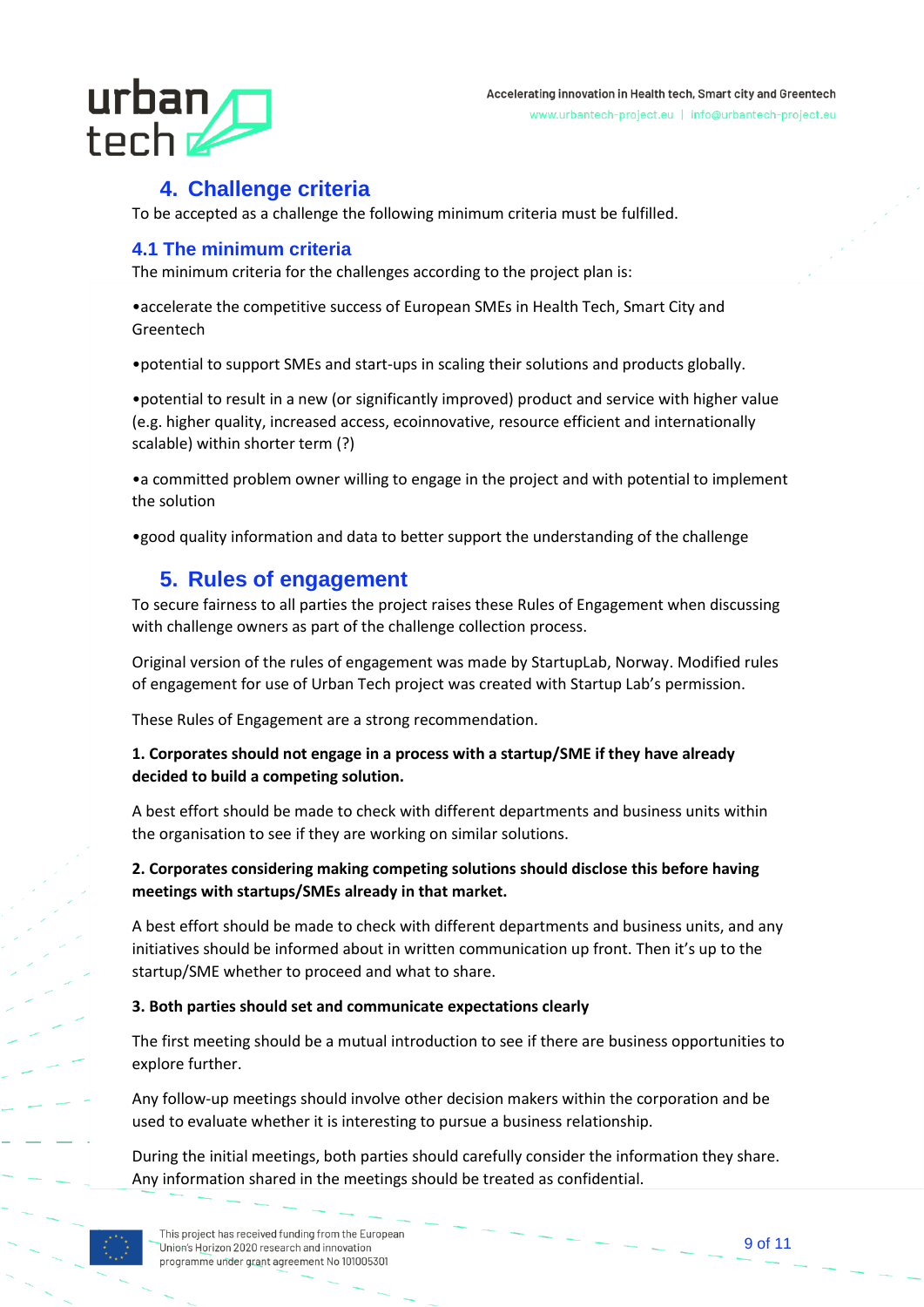

Startups/SMEs should understand that timelines and processes in a corporation world can be different to that of a startup/SME company.

#### **4. If representatives from the corporate become aware of a conflict of interest, inform the startup/SME in writing immediately.**

In larger corporations, it is possible that there are departments working on similar solutions and that representatives are made aware of these initiatives. If made aware of a potential conflict of interest, it is important to communicate this to the startup/SME immediately.

#### **5. When entering into detailed discussions, sign a mutual NDA.**

If the parties decide to have meetings that requires the sharing of confidential information or "the secret sauce", the parties should sign a mutual NDA to protect their interests.

#### **6. Refrain from soliciting**

The parties should not do any recruitments initiatives towards personnel from the other party.